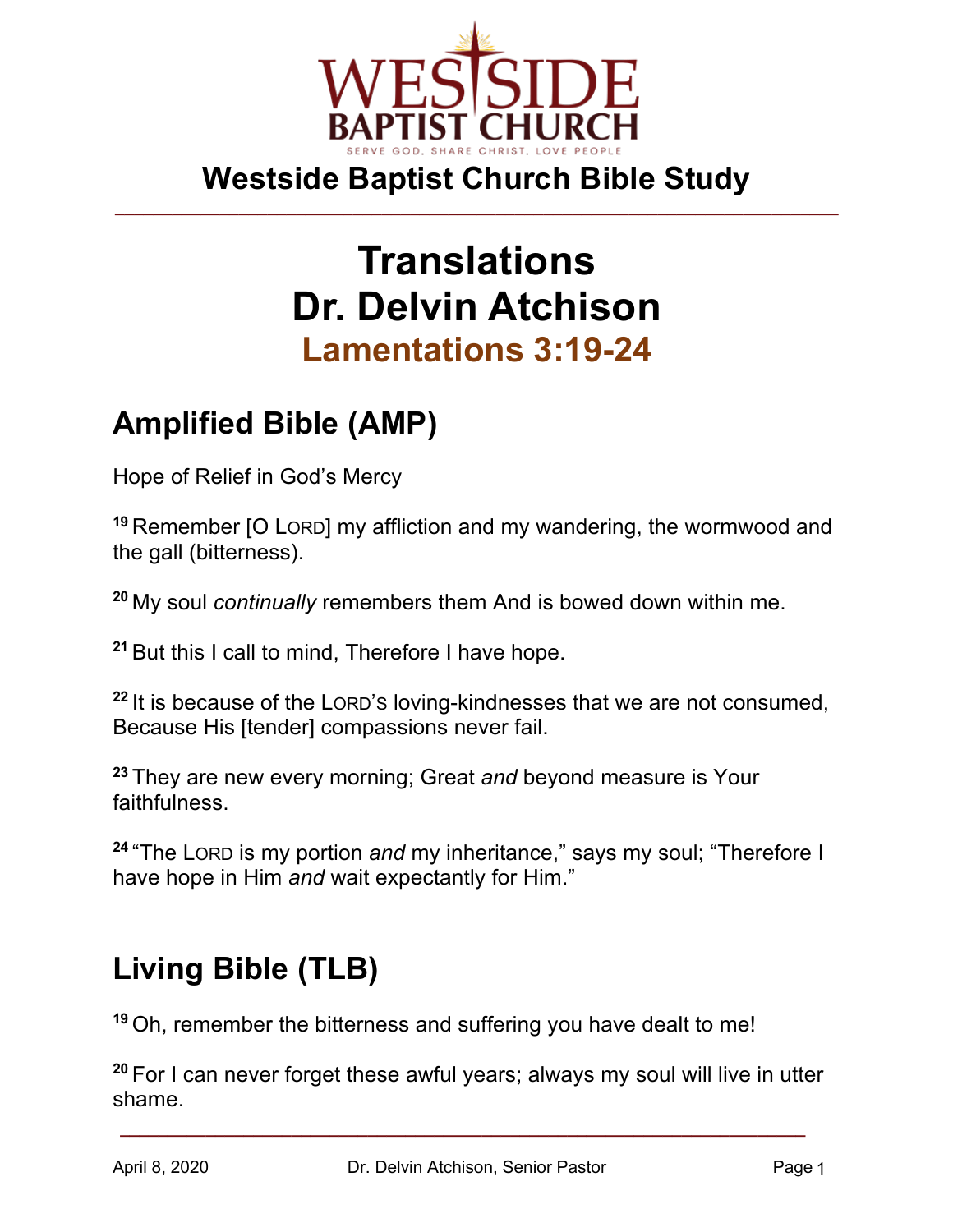

**<sup>21</sup>** *Yet there is one ray of hope:*

**<sup>22</sup>** *his compassion never ends.* It is only the Lord's mercies that have kept us from complete destruction.

**<sup>23</sup>** Great is his faithfulness; his loving-kindness begins afresh each day.

**<sup>24</sup>** My soul claims the Lord as my inheritance; therefore I will hope in him.

#### **The Message (MSG)**

It's a Good Thing to Hope for Help from God

**19-21** I'll never forget the trouble, the utter lostness, the taste of ashes, the poison I've swallowed. I remember it all—oh, how well I remember—the feeling of hitting the bottom. But there's one other thing I remember, and remembering, I keep a grip on hope:

**22-24** GOD's loyal love couldn't have run out, his merciful love couldn't have dried up. They're created new every morning. How great your faithfulness! I'm sticking with GOD (I say it over and over). He's all I've got left.

# **New Living Translation (NLT)**

<sup>19</sup> The thought of my suffering and homelessness is bitter beyond words.<sup>[a]</sup>

**<sup>20</sup>** I will never forget this awful time, as I grieve over my loss.

**<sup>21</sup>** Yet I still dare to hope when I remember this:

**\_\_\_\_\_\_\_\_\_\_\_\_\_\_\_\_\_\_\_\_\_\_\_\_\_\_\_\_\_\_\_\_\_\_\_\_\_\_\_\_\_\_\_\_\_\_\_\_\_\_\_\_\_\_\_\_\_\_\_\_\_\_\_\_\_\_\_\_\_\_\_\_**